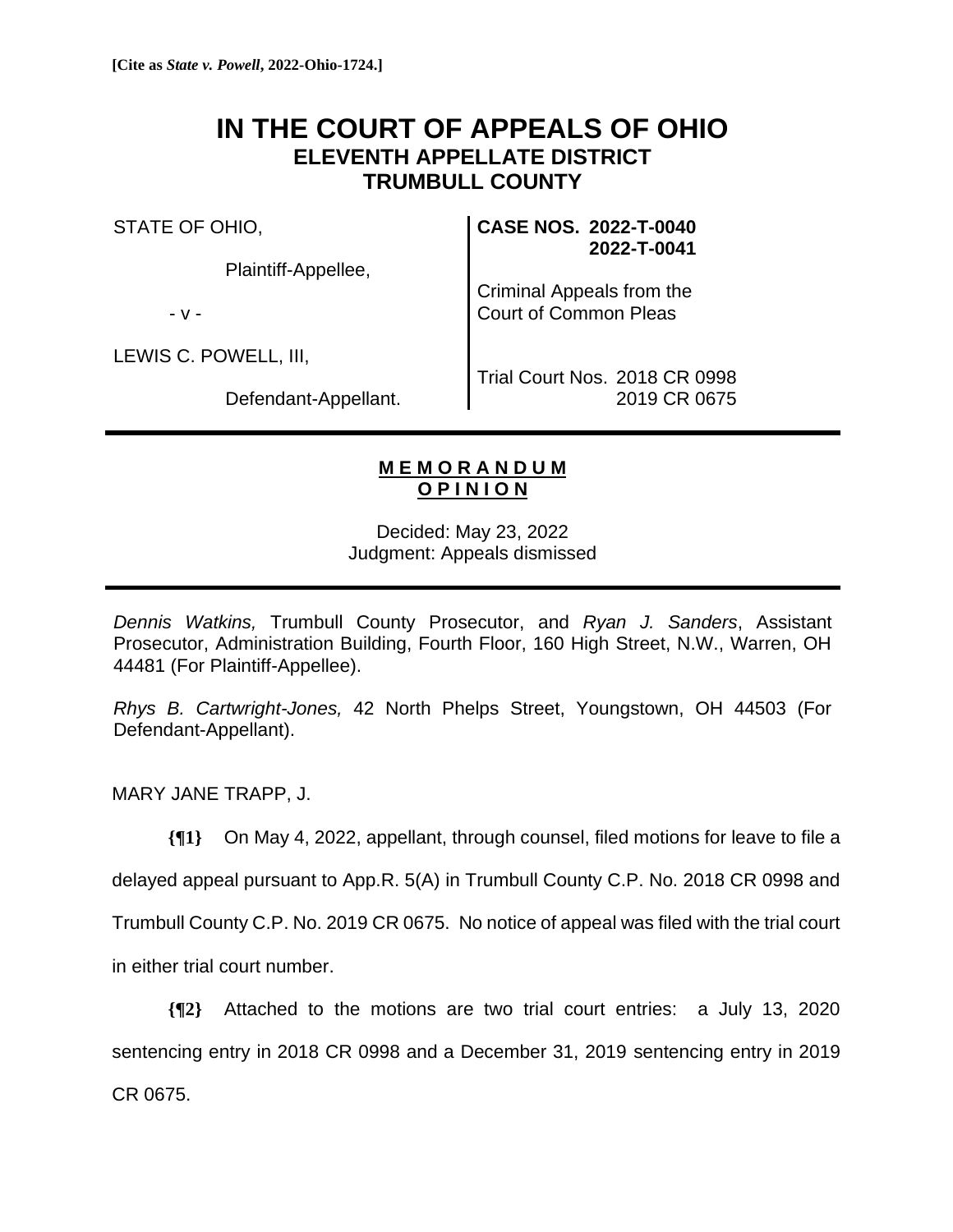**{¶3}** Appellee, the state of Ohio, filed responses in opposition to appellant's motions on May 12, 2022.

**{¶4}** App.R. 5(A) provides:

**{¶5}** "(1) After the expiration of the thirty day period provided by App.R. 4(A) for the filing of a notice of appeal as of right, an appeal may be taken by a defendant with leave of the court to which the appeal is taken in the following classes of cases:

**{¶6}** "(a) Criminal proceedings; \* \* \*

**{¶7}** "(2) A motion for leave to appeal shall be filed with the court of appeals and shall set forth the reasons for the failure of the appellant to perfect an appeal as of right*. Concurrently with the filing of the motion, the movant shall file with the clerk of the trial court a notice of appeal in the form prescribed by App.R. 3 and shall file a copy of the notice of the appeal in the court of appeals. The movant also shall furnish an additional*  copy of the notice of appeal and a copy of the motion for leave to appeal to the clerk of *the court of appeals who shall serve the notice of appeal and the motions upon the prosecuting attorney.*" (Emphasis added.)

**{¶8}** Appellant has not complied with App.R. 5(A) because he failed to file notices of appeal in the trial court concurrently with the filing of his motions for leave to appeal with this court. *See State v. Farhat*, 11th Dist. Portage No. 2021-P-0087, 2021-Ohio-3487; *State v. Anderson*, 11th Dist. Lake No. 2019-L-169, 2020-Ohio-735; *State v. Fisher*, 46 Ohio App.2d 279 (1975).

**{¶9}** Thus, appellant's motions are overruled, and the appeals are dismissed.

2